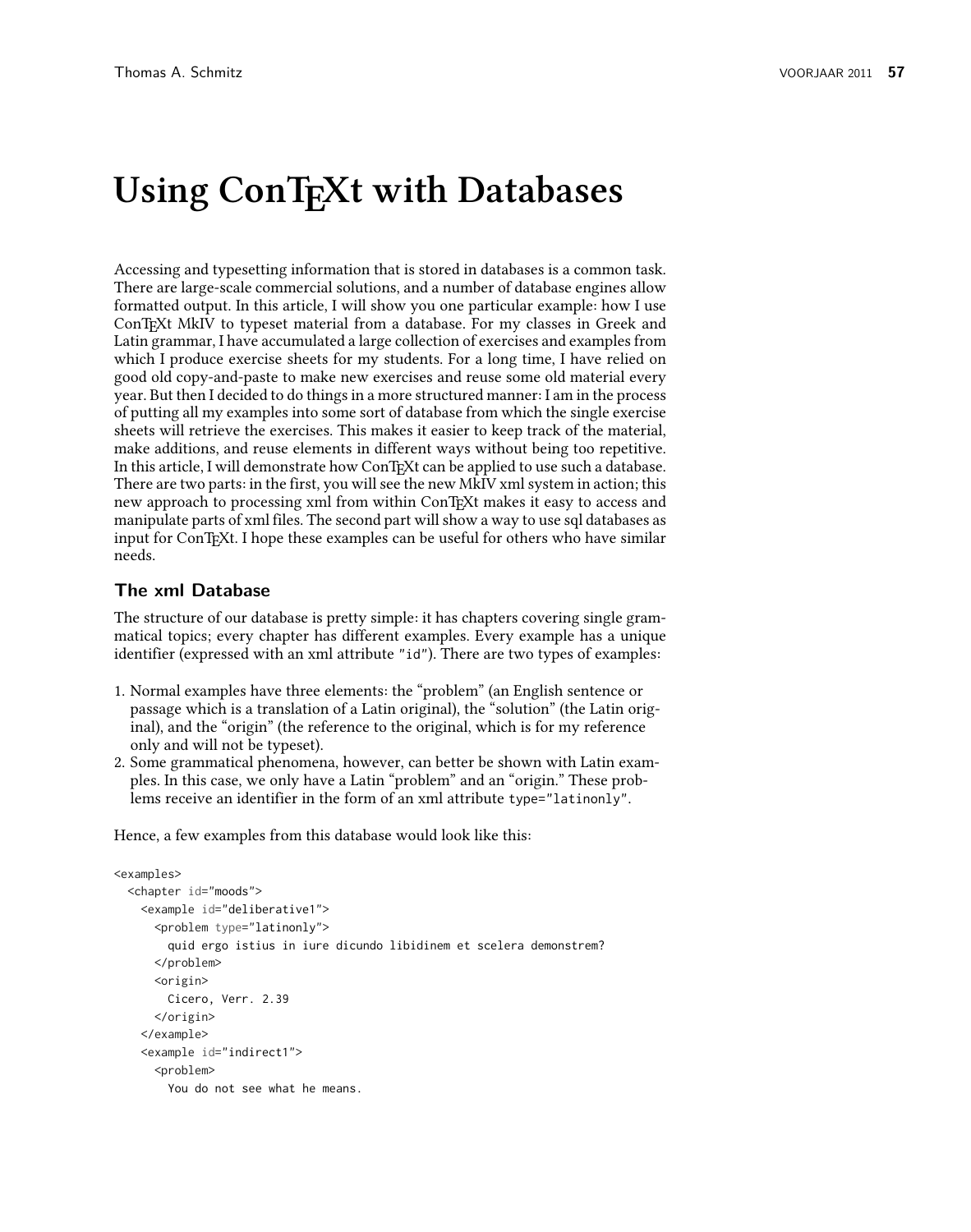```
</problem>
      <solution>
       quid sentiat, non uidetis.
      </solution>
      <origin>
       Cicero, fin. 2.21
      </origin>
   </example>
   <example id="interdicere1">
      <problem>
       I have neither done it yet nor do I think it is forbidden to do it.
      </problem>
      <solution>
        id neque feci adhuc nec mihi tamen ne faciam interdictum puto.
     </solution>
     <origin>
       Cicero fin. 1.7
      </origin>
   </example>
 </chapter>
</examples>
```
## **The ConTEXt Environment**

How can we make use of this xml database examples. xml in ConT<sub>E</sub>Xt? We will use a ConT<sub>E</sub>Xt environment to set up xml processing and format the output to our needs; this environment will be stored in a file compositionxmlstyle.tex. The first thing it does is define our environment:

```
\startenvironment compositionstyle
```
\stopenvironment

All the following lines go into this environment. We will now go through the T<sub>E</sub>X code step by step and see what it does.<sup>1</sup> We begin by simply loading our xml database:

```
\xmlloadonly{grammar}{examples.xml}{}
```
This simply makes the content of the database available to ConTEXt and it reserves the namespace grammar for this content.

We now have to process our database. There are two cases that we need to consider: the first is the "Problems" section. We want to be able to pick single problems, depending on their id attribute. Our first macro does just that: it extracts ("filters") a particular example:

```
\def\MyExample#1%
 {\xmlfilter{grammar}
  {/examples/chapter/example[@id=='#1']/command(xml:choose)}}
```
This macro is an instructive example of what the new MkIV xml mechanism can do.<sup>2</sup> As you see, it takes one argument, which it transfers to the command \xmlfilter. This command selects (or "filters") the content of our xml file (which is available under the name grammar). It traverses the structure of our xml file and picks the element <example> whose id corresponds to the argument of our macro; it then takes the content of the <example> element and transmits it to the command xml:choose.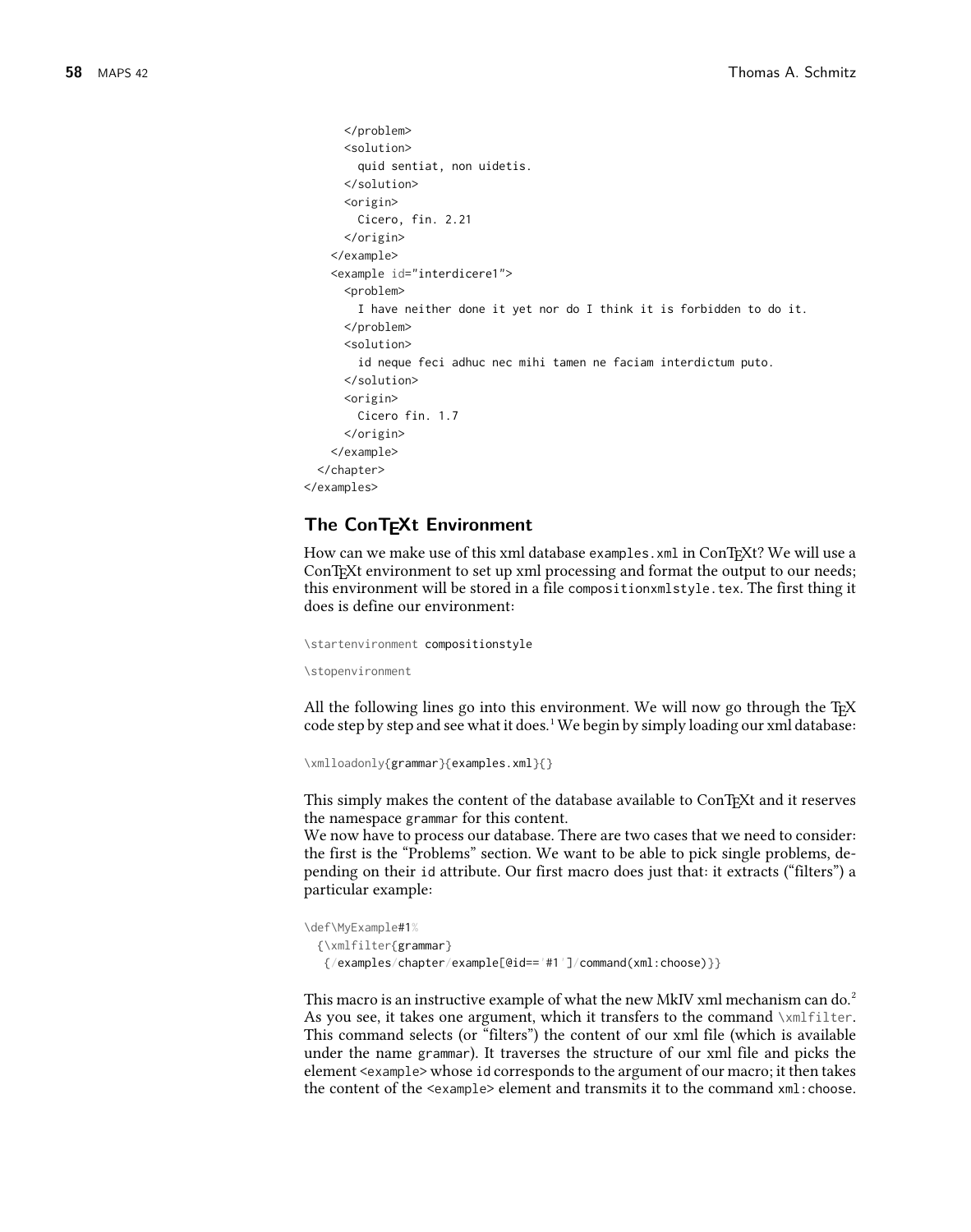Hence, this macro could be used in the form \MyExample{deliberative1} to pick the first example in our database.

```
\startxmlsetups xml:choose
  \doifelse {\xmlattribute{#1}{/problem}{type}} {latinonly}
    {\startitem[\xmlatt{#1}{id}]
      {\language[latin]\xmlstripped{#1}{problem}}
     \stopitem}
    {\startitem[\xmlatt{#1}{id}]
      \xmlstripped{#1}{problem}
     \stopitem}
\stopxmlsetups
```
When we "choose" our examples, we distinguish two cases: if the problem is of the "latinonly" type, it is a Latin phrase; otherwise, it is an English phrase. So we use the command \doifelse to distinguish between these two cases. This macro takes four arguments: the first two arguments are two strings that will be compared. If they are equal, the third argument will be executed; if they are not equal, the fourth. In our case, then:

- $\Box$  The command \doifelse looks at the attribute type of the sub-element problem of the current xml node (that's what \xmlattribute{#1}{/problem}{type} expands to).
- $\Box$  If the type attribute is equal to "latinonly", the first branch is executed: we produce an \item; its reference (in square brackets) is the id attribute (\startitem[\xmlatt{#1}{id}]). For the text of the \item, we switch to the Latin language (to get proper hyphenation). \xmlstripped takes the value of the xml element and strips leading and trailing spaces, so the text in the problem subelement is typeset as the content of the item.
- $\Box$  If we have a "normal" example, with a solution subelement, we do the same thing, but we do not switch to Latin (because the sentence is English).

So now our "problems" are wrapped up as ConT<sub>E</sub>Xt items, ready to be processed in a \startitemize environment. Next, we look at the solutions. We write a similar macro that filters examples; this time, it passes their content to a different command:

```
\def\MySolution#1%
 {\xmlfilter{grammar}
  {/examples/chapter/example[@id=='#1']/command(xml:solution)}}
```
This macro works exactly like the \MyExample macro. Next, we define the command xml:solution. Again, we will use ConTEXt's conditional mechanism: The \doifnot macro only processes examples that do not have a problem subelement of the "latinonly" type (remember, only these have a solution):

```
\startxmlsetups xml:solution
  \doifnot {\xmlattribute{#1}{/problem}{type}} {latinonly}
    {\SolutionMargin{\in[\xmlatt{#1}{id}]}
      {\language[latin]\xmlstripped{#1}{solution}}
       \par\blank[line]}
\stopxmlsetups
```
Every problem was converted into an item which had its id attribute as a reference. The second example from our database would thus be processed by ConTEXt as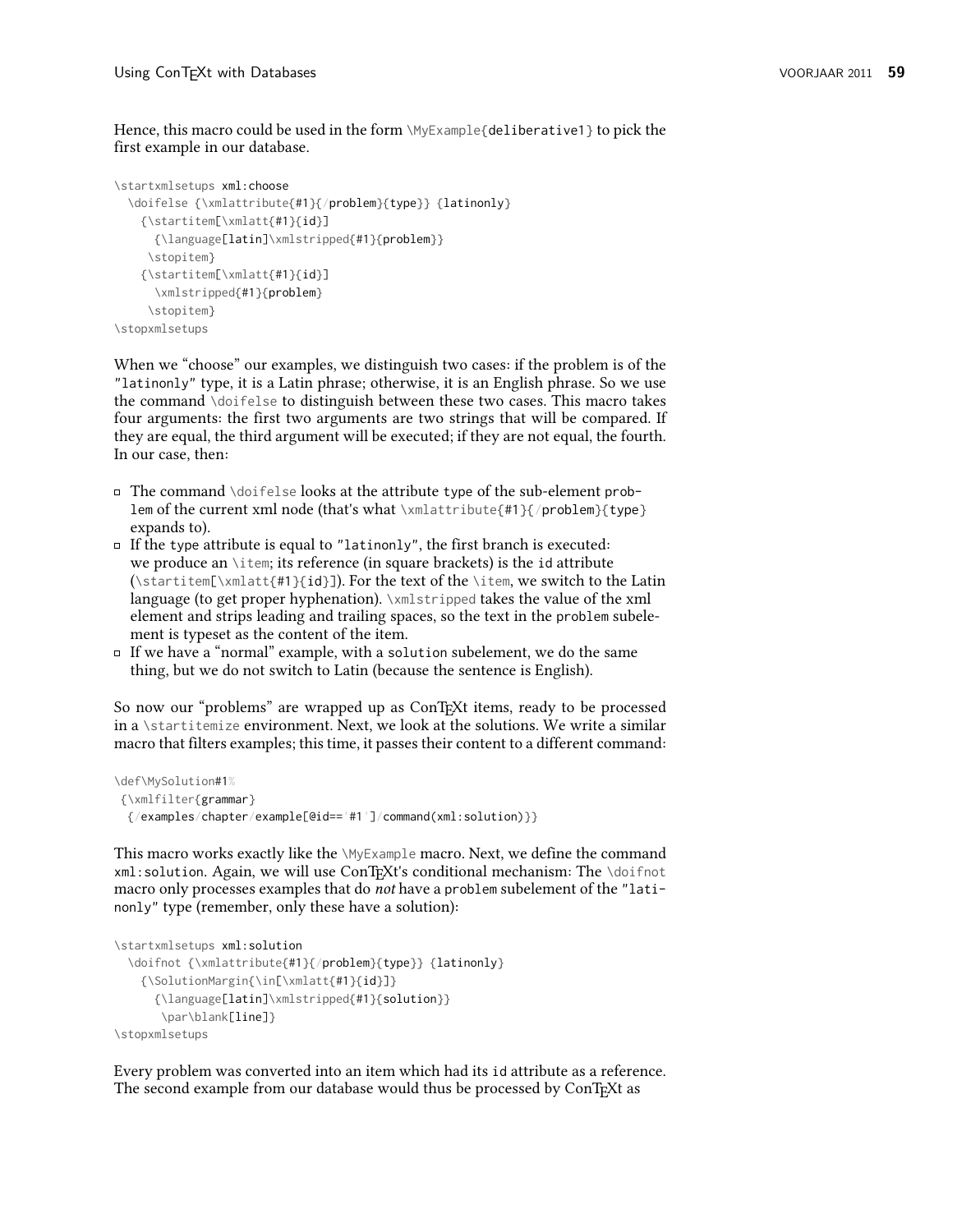```
\startitem[indirect1]
 You do not see what he means.
\stopitem
```
Our xml:solution command now picks up this reference ( $\in[\times]$ alatt{#1}{id}] will expand to \in[indirect1]) and wraps it into a ConTEXt macro \SolutionMargin (which we will define shortly). It then switches to Latin, gets rid of unwanted spaces, and typesets the text of the solution subelement, followed by a paragraph and an empty line.

Now, we prepare the look of our exercise sheets. We want problems and solutions to look exactly like the same. In both cases, we want the numbers to appear in the margin, in bold. So we first define \SolutionMargin as a margintext which will be typeset in the left margin:

```
\defineinmargin [SolutionMargin] [left] [normal] [style=bold]
```
Then, we define an itemgroup for our problems which will also display its numbering in the margin:

```
\defineitemgroup[MyExamples]
\setupitemgroup[MyExamples][n,inmargin]
\setupitemgroup[MyExamples][style=bold]
```
Now, the last macro we have to define; this is the one that we will really use in our document. Since we are lazy and want to type as few words as possible when we prepare our exercise sheets, this macro will do all the work for us:

```
\def\MyExercises[#1]%
 {\startsubsection[title=Problems]
    \startMyExamples
      \processcommalist[#1] \MyExample \par
    \stopMyExamples
  \stopsubsection
  \startsubsection[title=Solutions]
    \processcommalist[#1] \MySolution \par
  \stopsubsection}
```
Do you see what this macro does? It takes a comma-separated list as argument. It then starts a subsection (with title "Problems"), and within this subsection, it starts our itemgroup \MyExamples. It then processes our comma list and hands every argument over to the macro \MyExample, which in turn retrieves the examples from our xml database. Since, as you remember, this macro calls the helper command xml:choose, this will take the content of the problem and pass it to a \startitem, with reference id. Then, the macro inserts a new subsection (with title "Solutions"), processes our comma list again and typesets all the solutions as we defined in our xml:solution command, viz., with the reference to the problem in the margin. This guarantees that the numbering of problems and solutions will be consistent.

#### **The User Interface**

After all this hard work, we can finally reap the benefits: when we prepare our exercise sheets, we will only have to do a minimum of typing: we include our environment, we give some structure in the form of sections, and we include a comma-separated list of the examples from the xml database that we want typeset. All the rest is done by the macros we defined. So our document will look like this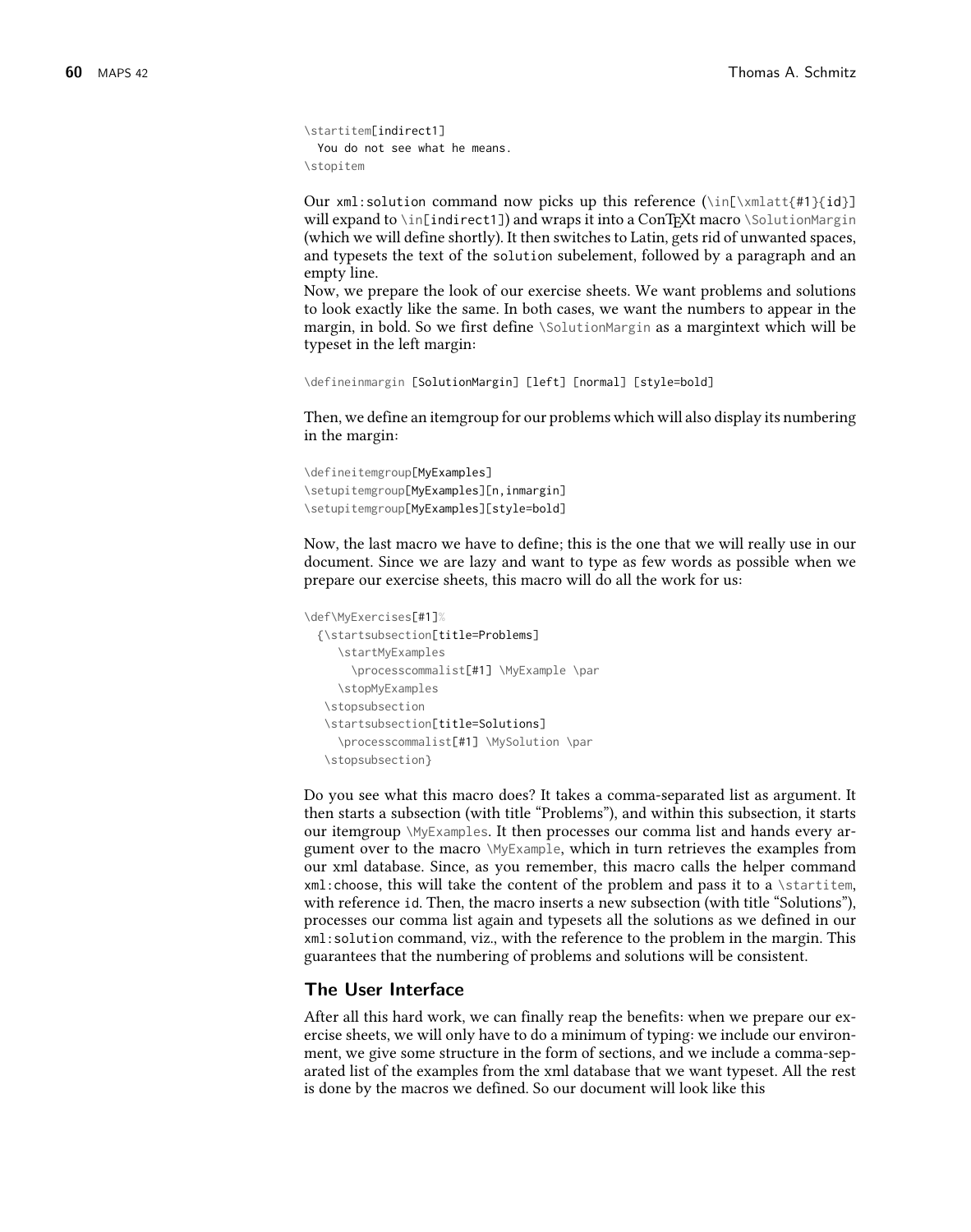```
\environment compositionstyle
\starttext
\startsection[title={Moods}]
  \MyExercises[deliberative1,indirect1,interdicere1]
```
\stopsection \stoptext

This will typeset exercise sheets, complete with examples and solutions. But wait: what if you first want to give out exercises to the students without the solutions? Of course, you could postprocess the resulting pdf file and pick only the pages with the problems, but that would not be very elegant. A better solution is to build this capability right into our environment. We will use ConTEXt modes. We modify our main macro:

```
\def\MyExercises[#1]%
  {\startsubsection[title=Problems]
     \startMyExamples
       \processcommalist[#1] \MyExample \par
     \stopMyExamples
   \stopsubsection
   \startmode[solutions]
   \startsubsection[title=Solutions]
     \processcommalist[#1] \MySolution \par
   \stopsubsection
  \stopmode}
```
Now, the part of our macro which typesets the solutions will only be executed if the mode solutions is set. You can either insert a line \enablemode[solutions] into your file, or, even easier, you can set the mode when you call ConTEXt from the command line. When you typeset your file and want to have the solutions as well, the command is: context --mode=solutions; if you don't enable this mode, only the problems will be typeset.

# **Further Elements**

As an example of what else we can do, I'll show you how you can handle more xml elements. Alas, students are not as fluent in Latin as they used to be a mere 450 years ago, so they sometimes need a little bit of help. How can this be integrated into our documents? First, let us look at the xml side. In order to give subtle hints, we just invent a new xml element <hint>; here is an example:

```
<examples>
  <chapter id="moods">
    <example id="interdicere1">
      <problem>
        I have neither done it yet nor do I think it is forbidden
        <hint>interdicere</hint> to do it.
      </problem>
      <solution>
        id neque feci adhuc nec mihi tamen ne faciam interdictum puto.
      </solution>
      <origin>
        Cicero fin. 1.7
```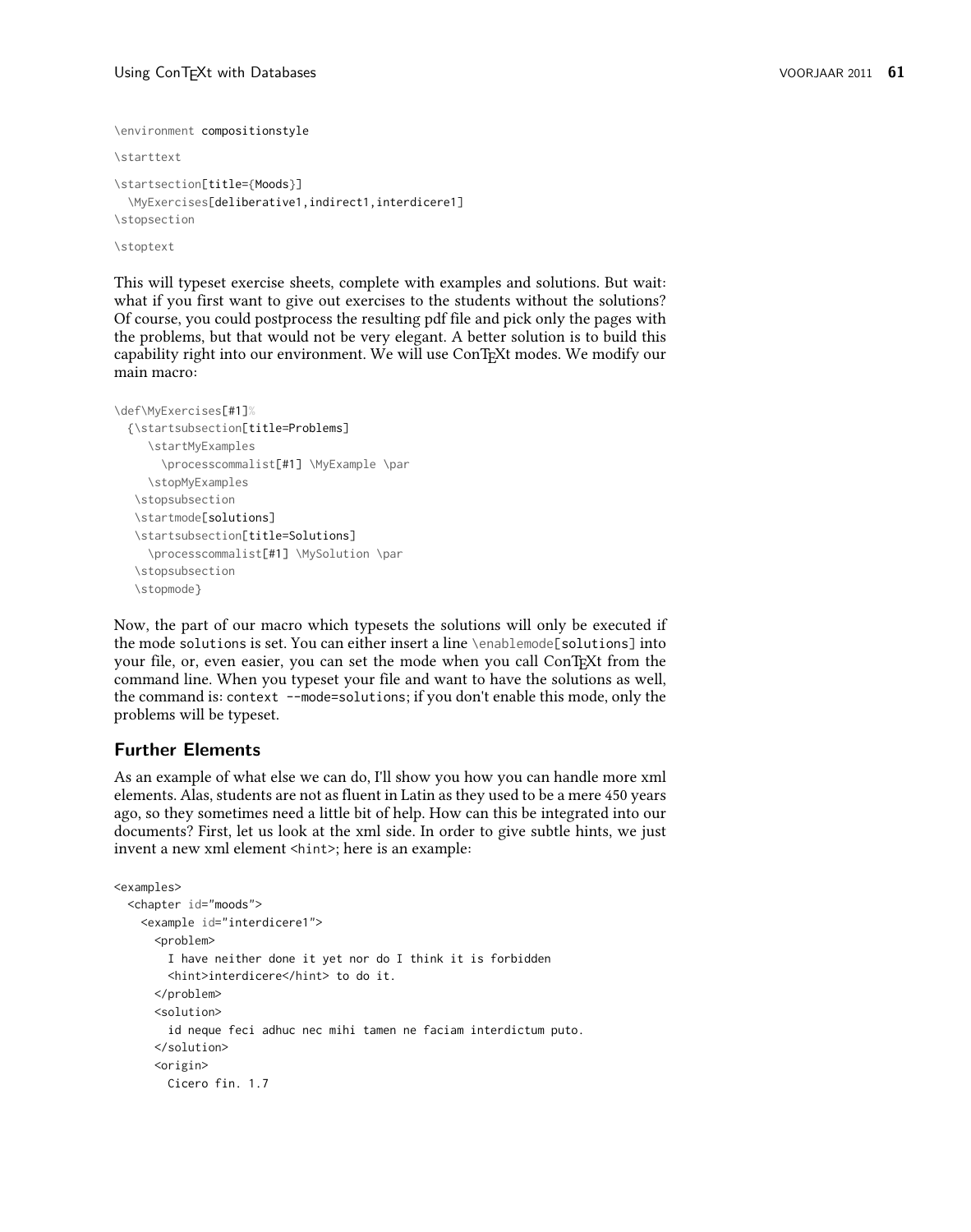```
</origin>
    </example>
 </chapter>
</examples>
```
We want these hints typeset in the text of the problems, between square brackets, in italics. How do we do this? First, we have to "grab" these elements from our loaded xml file and connect them with a setup command:

\xmlgrab{grammar}{hint}{xml:hint}

Then, we define our setup command:

```
\startxmlsetups xml:hint
      \dontleavehmode[{\language[latin]\em \xmlflush{#1}}]
\stopxmlsetups
```
Which will take care of the <hint> elements, apply Latin hyphenation, and typeset them as we want them.

## **Other Databases: sql**

If you did not like the preceding paragraphs, I have something else to offer: you may have been disappointed that the title of this article mentions "databases," yet all it talks about is xml. What if you want to use a "real" database format such as sql? ConTEXt MkIV can also cope with sql databases – or, to be more precise: Lua can, and so can ConTEXt with the luaTEX engine. I do not have the knowledge to make an in-depth comparison of xml with sql. If you search the web, you will see that people have (sometimes strong) preferences for one or the other. One advantage of xml is that it's stored in simple text files, in a human readable form; you are thus sure that your database will be usable for a long time. sql, on the other hand, has its advantages when it comes to speed (though the speed of the lookups is relatively negligible compared to the time it takes to typeset the document, so unless your database is really huge, there should not be much of a difference). One rule of thumb seems to be that xml is better for data which has a strong hierarchical structure, whereas relational databases (such as sql) are better for large sets of weakly structured data. When you look at our database of grammatical exercises, you will see that there is not much hierarchical structure; what we really need is to retrieve single examples by their ids, and this is something that sql is very good at. It is thus easy to think of a way to represent our grammatical exercises as an sql database. The table will need five columns (I abbreviate the text to make this representation easier to read):

| id                  | l tvpe | problem   solution   origin  |                                      |
|---------------------|--------|------------------------------|--------------------------------------|
|                     |        |                              |                                      |
|                     |        | deliberative1   latin   quid | Cicero, Verr. 2.39                   |
| indirect1   both    |        |                              | You do   quid   Cicero, fin. 2.21    |
| interdicere1   both |        |                              | I have   id neque   Cicero, fin. 1.7 |

It is easy to see how this is (almost) identical to our xml file. We now have a column type to distinguish between sets with and without a solution. The other columns correspond exactly to our xml tags. (We lose the information about the grammatical "chapter" to which every example belongs; if we wanted to, we could add another column to our database carrying that information).

This is not the place to give an introduction to sql, so I will be very brief here: I chose the sqlite3 database management system because it is leightweight, open source,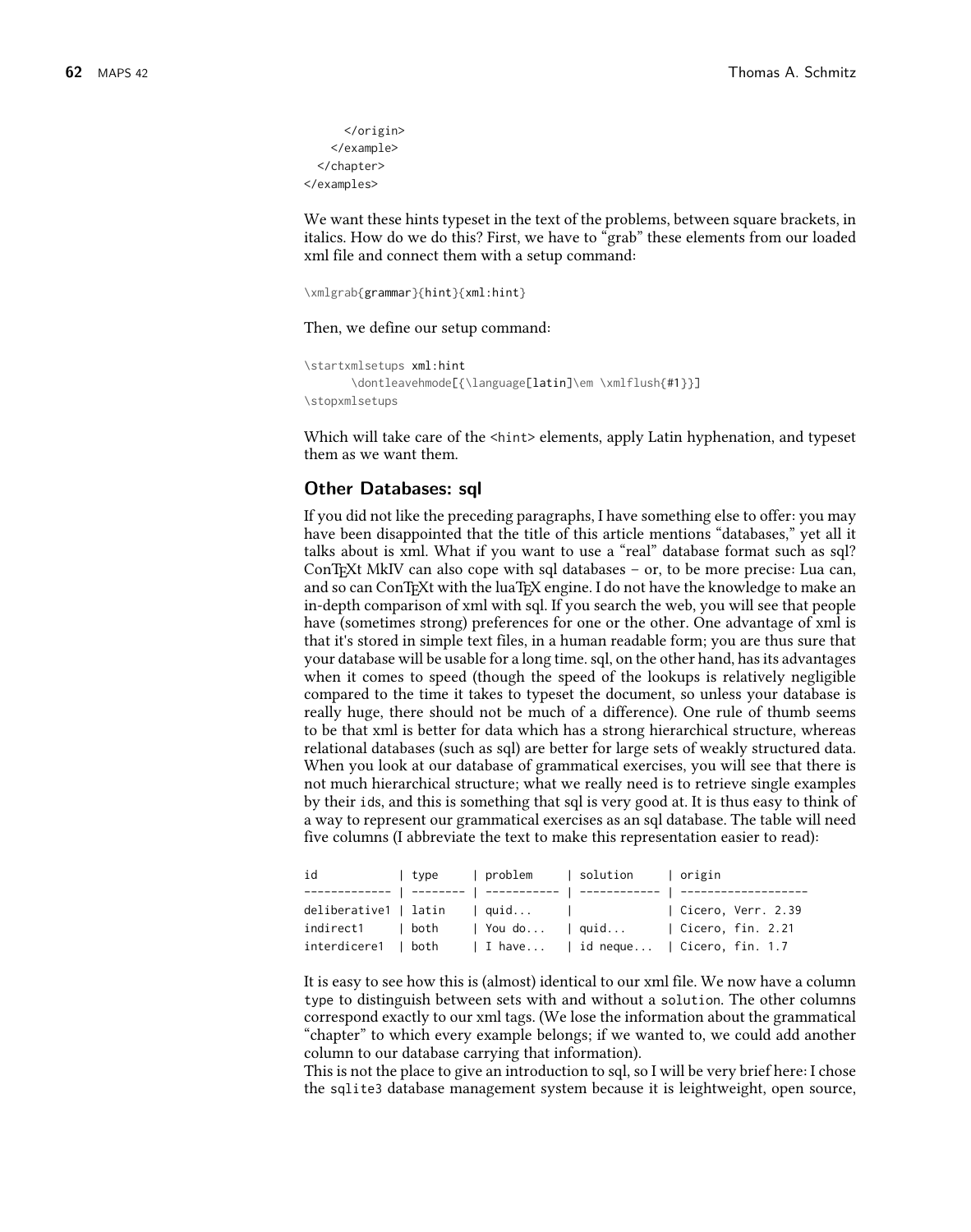available on many platforms, and does not rely on a server-client structure, hence it is well adapted for managing local databases.<sup>3</sup> sqlite3 may already be available on your system, or else it can be installed quite easily. Creating such a database is easy. From the command line, we first create an empty database file:

```
sqlite3 grammar.db
SQLite version 3.7.3
Enter ".help" for instructions
Enter SQL statements terminated with a ";"
sqlite>
```
We are now at the sqlite command prompt and can create our table:

CREATE TABLE examples (id TEXT PRIMARY KEY UNIQUE,

```
...> type TEXT,
...> problem TEXT,
...> solution TEXT,
...> origin TEXT);
```
This creates the structure (or "schema") for our table, and we can now insert our exercise problems; I give one example only:

```
INSERT INTO examples(id, type, problem, solution, origin)
   ...> VALUES('indirect1', 'both', 'You...', 'quid...', 'Cicero, fin. 2.21');
```
This will populate our table with our exercises, ready to be retrieved later. How can we use an sql database in ConTEXt, then? Some years ago, Berend de Boer

published a paper on this topic in the EuroTEX 2001 conference; of course, this applied to ConTEXt MkII.<sup>4</sup> He pointed out that it is fairly easy to insert xml tags or even ConTEXt commands into the output of an sql query. So one could massage the output and write it to a file, then call ConTEXt on that file. Berend proposed to do all this in a perl wrapper script. This would still be a viable route – but how much fun would that be? In MkIV, we can use a different approach: we can do the sql queries directly from within our document and typeset the results with ConTEXt. However, there are two caveats you will have to keep in mind when you read the remainder of this article:

- 1. I am not a database programmer by any means, I just impersonate one for this article. The code I will show you here does work for me, but it may be quite naive or unsophisticated – you are welcome to improve it!
- 2. Unfortunately, what I have written in the first paragraph of this section is not quite literally true: Lua can indeed deal with sql, but it needs additional modules to do so. Unfortunately, I found the situation a bit confusing: there are (at least) three different modules that allow Lua to work with sqlite databases.<sup>5</sup> Even after doing some research on the web, I could not quite figure out in which relation these modules are – they are quite similar in their basic approach, but differ in many aspects of the user interface.<sup>6</sup> For this article, I use the Lua module LUASQLite3, $^7$  which appears to be the only one which is still actively maintained. In another article in this issue, Taco Hoekwater explains how to install a Lua module so that luaTEX and ConTEXt can actually use it.

With all this understood, let us set our specifications for what we want to achieve, then. We want to keep exactly the same user interface in our ConTEXt file as in the first part of this article when we were dealing with xml; i.e., we still want to use our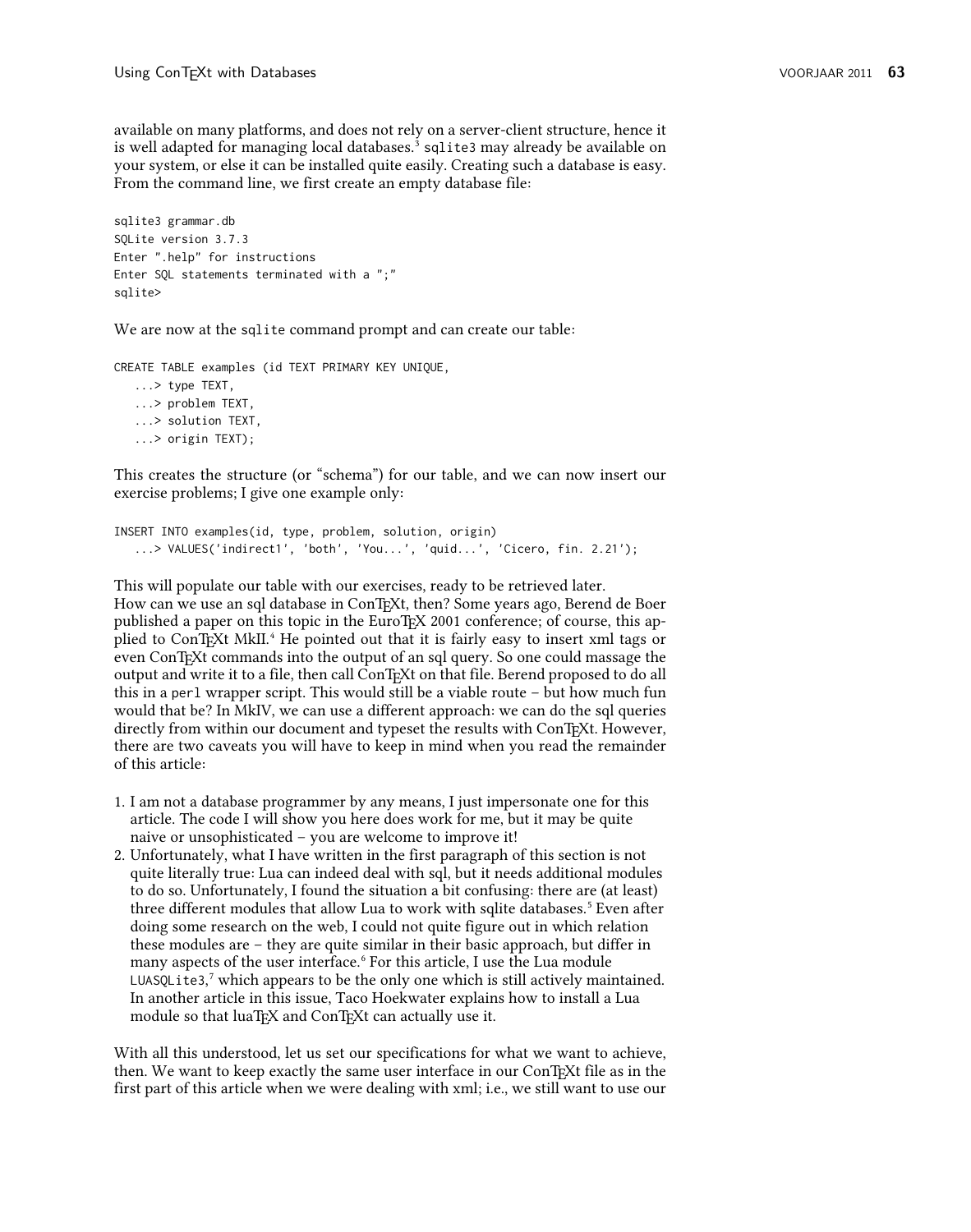macro \MyExercises[] with a comma list of examples; and we want to be able to use modes to have our solutions typeset or not. Our aim is to produce a universal macro that can be driven either by an sql database or by an xml file, without the user having to worry about it.

So let us roll up our sleeves: our database grammar.db is in place; its table examples is populated with our exercises; our luatex binary is able to find and use the lsqlite3 module. What would our new environment look like? Much of what we will do now will be done in Lua, so we begin by writing our Lua code. I find it convenient to write and test my Lua code first and wrap it into the proper \startluacode \stopluacode environment later, but this is just a habit.

We could, of course, reuse some of the code we have written for handling the xml file, especially the part where we used the neat \processcommalist macro, but since we will be writing a Lua function anyway, I found it interesting to see how much of this could be done in Lua. As you will see, it is possible to write the cimplet set of processing and typesetting commands in Lua. This may sometimes appear a bit convoluted, but it may inspire you when you want to write your own Lua functions, so here we go: our Lua function (which will later be wrapped into a \ctxlua macro) will take as its argument a comma-separated list of values. So the first thing we have to do is split this list into its elements and make a table out of them; we use the lpeg library for this.<sup>8</sup> In the following code, the variable keywordlist designates what will be the user input when we define our ConTEXt macro.

```
userdata = userdata or \{ \}userdata.sql = userdata.sql or \{ \}userdata.sql.sep = \text{lpeg.P(","')}userdata.sql.mywords = \text{log.C(} (1 - userdata.sql.sep )^{6})
userdata.sql.p = \lceil \log C t \rceil (userdata.sql.mywords *(userdata.sql.sep * userdata.sql.mywords)^0)
userdata.sql.mytable = lpeg.match(userdata.sql.p, keywordlist)
```
This creates a Lua table userdata.sql.mytable with all the keywords in it. We will later use this table to retrieve the single problems from our database. But let us first look at the way we will be accessing the database itself.

The Lua function proper will query the database for entries whose id corresponds to this element. Here is how this can be achieved:

```
require("lsqlite3")
userdata.sql.mygrammar = assert (sqlite3.open("grammar.db"))
function userdata.sql.getproblem(myid)
 userdata.sql.myquery =
   userdata.sql.mygrammar:prepare("SELECT problem FROM examples WHERE id = ?")
 userdata.sql.myquery:bind_values(myid)
 userdata.sql.myproblem = userdata.sql.myquery:get_value(0)
 userdata.sql.myquery:step()
 userdata.sql.myquery:finalize()
end
```
Let us have a brief look at this code. This is the part where Lua interacts with our database. The first thing we have to do is load ("require") the lsqlite3 module. We use it to open our database and give a symbolic name to the resulting Lua structure. We then run an sql SELECT query on the table examples in this database. This query creates an object, to which we again assign a handle, userdata.sql.myquery. The interesting part here is the end of the query: in WHERE id  $=$  ?, the question mark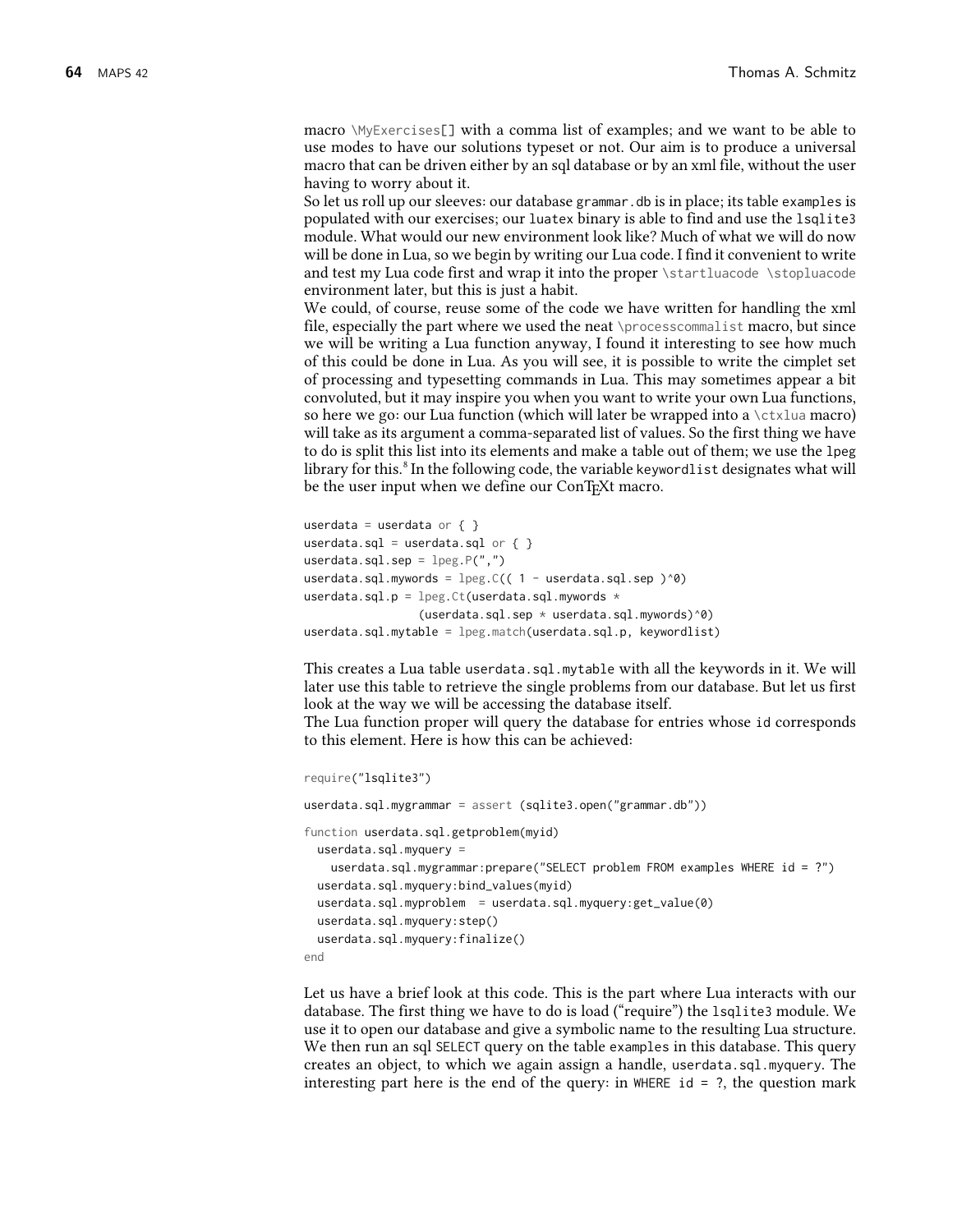is a placeholder which we then "bind" to the argument of our Lua function, myid. Our query selects the column problem from the database which is captured in the function call userdata.sql.myquery:get\_value(0) (if we wanted to retrieve n more columns, these would be captured as userdata.sql.myquery:get\_value( $0+n$ )). We assign a Lua variable to this result. The function call userdata.sql.myquery:step() will actually apply our query to the next row of the database; the query is closed with userdata.sql.myquery:finalize().

So all we have to do now is write a loop which will take the single elements of our userdata.sql.mytable, make sure to get rid of all whitespace which users may put into this comma list, pass the single values on to the userdata.sql.myquery function, and then do something with the results we receive. Since we want the results to be the same as with the xml example, we reuse the setups for our item lists and our margin numbers:

\defineinmargin [SolutionMargin] [left] [normal] [style=bold]

```
\defineitemgroup[MyExamples]
\setupitemgroup[MyExamples][n,inmargin]
\setupitemgroup[MyExamples][style=bold]
```
And this is how we will use these definitions in our Lua loop:

```
context.startsubsection( { "title=Problems" } )
context.startMyExamples()
for k, myid in ipairs(userdata.sql.mytable) do
  myid = myid:gsub(" ", "")
  userdata.sql.myquery =
    userdata.sql.mygrammar:prepare("SELECT problem, type
                              FROM examples WHERE id = ?")
  userdata.sql.myquery:bind_values(myid)
  userdata.sql.myquery:step()
  userdata.sql.myproblem = userdata.sql.myquery:get_value(0)
  userdata.sql.mytype = userdata.sql.myquery:get_value(1)
  userdata.sql.myquery:finalize()
    context.startitem( { myid } )
      if userdata.sql.mytype == "latin" then
        context.bgroup()
        context.language( { "latin" } )
        context.delayed(userdata.sql.myproblem)
        context.egroup()
      else
        context(myproblem)
      end
    context.stopitem()
end
context.stopMyExamples()
context.stopsubsection()
```
What you see here is ConTEXt code written in Lua. Every ConTEXt command has a corresponding Lua equivalent. If you define an environment \MyExamples, the Lua function call context.startMyExamples() is equivalent to \startMyExamples.<sup>9</sup> As I said before, we could have done most of this in ConTEXt itself; I just wanted to demonstrate this Lua interface here.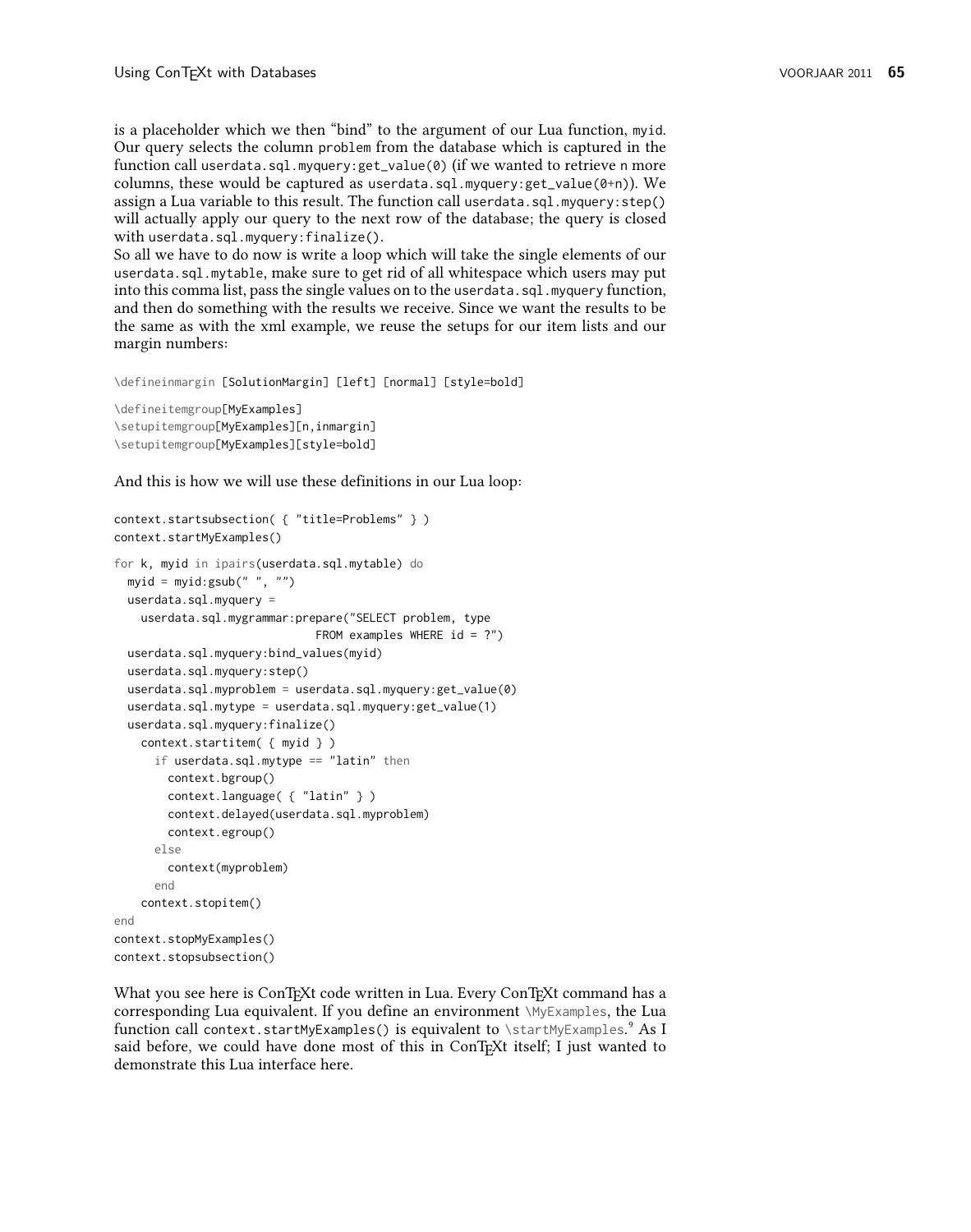But there is more! Remember, we also wanted to typeset the solutions for problems that were of type latinonly if the mode solutions was set. Here is how we can do this in Lua:

```
if tex.modes["solutions"] then
 context.startsubsection( { "title=Solutions" } )
 for k, myid in ipairs(userdata.sql.mytable) do
   myid = myid:gsub(" ", "")
   local userdata.sql.myquery = userdata.sql.mygrammar:prepare
            ("SELECT type, solution FROM examples WHERE id = ?")
   userdata.sql.myquery:bind_values(myid)
   userdata.sql.myquery:step()
   userdata.sql.mytype = userdata.sql.myquery:get_value(0)
   userdata.sql.mysolution = userdata.sql.myquery:get_value(1)
   userdata.sql.myquery:finalize()
   if userdata.sql.mytype == "both" then
     context.SolutionMargin(context.delayed["in"]( { myid } ) )
     context.bgroup()
     context.language( { "latin" }, context.delayed(mysolution) )
     context.egroup()
     context.par()
   end
 end
 context.stopsubsection()
end
```
As you can see, we have to query the database a second time, to retrieve the solutions. This time, we also need to retrieve the type column since only database entries with type both do, in fact, have a solution, and we need to test this (otherwise, Lua will complain because the instruction context(userdata.sql.mysolution) may result in an empty argument). You will find it easy to recognize the other elements which we have already done in the first part: we test whether the mode solutions is enabled; if it is, we further test whether the type of the entry is both; if it is, we typeset it, with its id as a reference to the item in the problem list.

So all we need to do now is wrap the entire Lua code in the proper environment (I give just the beginning and the end) and define the command that we will use in our file:

```
\startluacode
require("lsqlite3")
userdata.sql.sep = \text{lpg.P(","')}function userdata.sql.getexample(keywordlist)
...
end
\stopluacode
\def\MyExercises[#1]%
  {\ctxlua{userdata.sql.getexample("#1")}}
```
As you see, in our sql environment, the macro \MyExercises passes its argument over to our Lua function getexample, which will in turn split it into its single keywords, query the database for them, and finally typeset the corresponding problems and solutions. So we have achieved exactly what we wished: we have defined the same macro which will now retrieve our exercises from an sql database!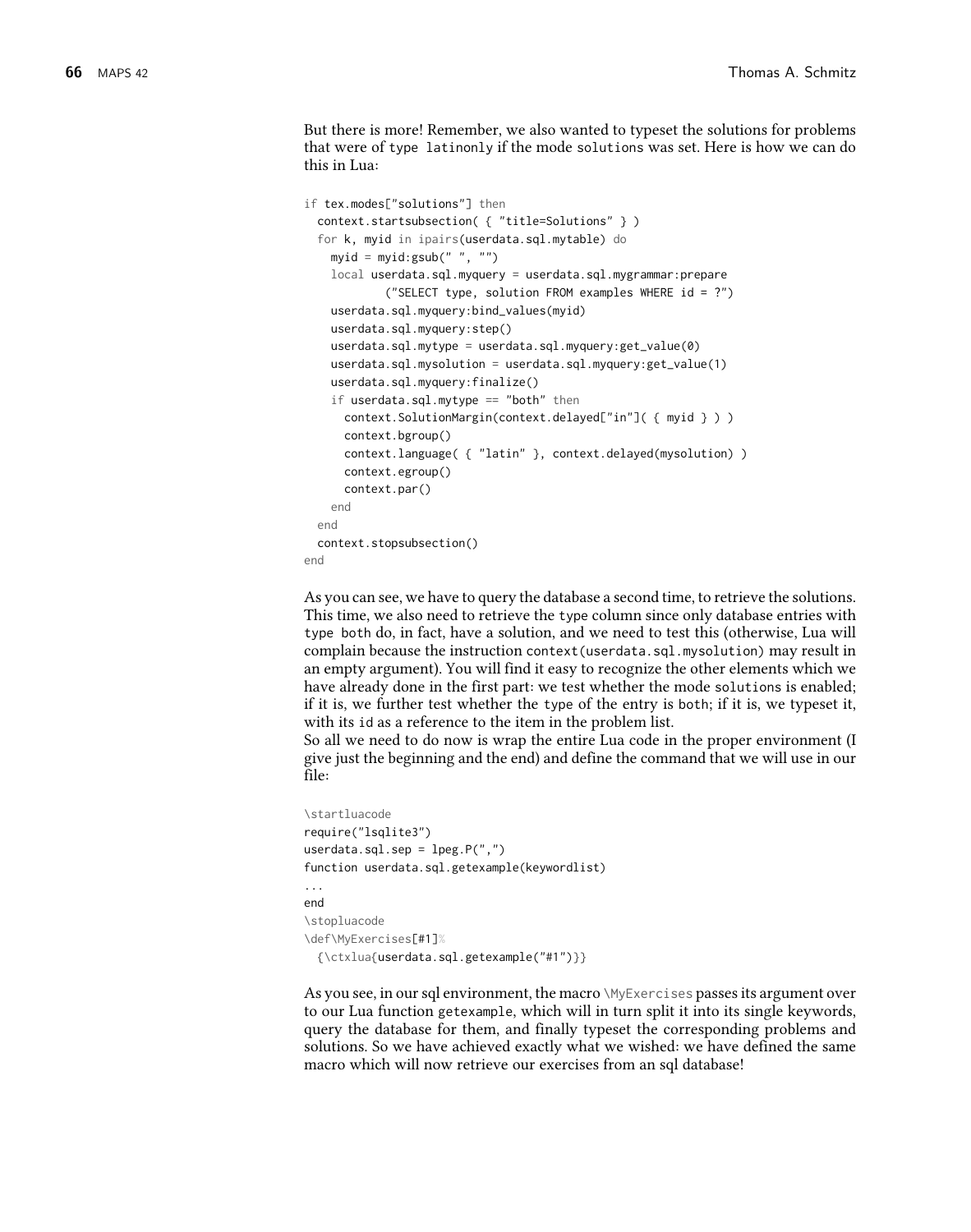What about our special <hint> element? If you remember, we wanted these hints typeset within brackets, and in italics. How can we integrate this into our sql approach? One solution would be to write the ConTEXt code which you want evaluated directly into the entry in the database, so the problem column of our example would look like this:

... it is forbidden [{\language[latin]\em interdicere}] to do it.

If you are certain that you will never use your database with any other (necessarily inferior) tools than ConTEXt, this would be a possible way, but it is not very elegant. Better to keep the database as generic as possible and massage the data at the ConTEXt end. So we have to think of a delimiter for our hints – this must be a pair of characters that you will not use in any other way. In our case, square brackets are used for nothing else but to include such hints, so our database simply contains:

```
... it is forbidden [interdicere] to do it.
```
When we retrieve the problems in our Lua code, we simply replace these brackets with the code:

```
function userdata.sql.debracket(s)
  p =string.sub(s, 2, -2)
  return p
end
userdata.sql.myproblem = userdata.sql.myproblem:gsub
  ("(%b[])", function(t) return "[{\\language[latin]\em"
   .. userdata.sql.debrac(t) .. "}]"; end)
```
This operation on the string with Lua's gsub command will simply replace all strings within balanced brackets (such as [interdicere]) in the output of our query with [{\language[latin]\em interdicere}].

## **Conclusion**

The actual output of our exercise sheets doesn't look very exciting yet (actually, "Problems" and "Solutions" will be typeset on two different pages, but here I have indicated the page break by a simple line).

# **Moods**

#### **Problems**

- **1** quid ergo istius in iure dicundo libidinem et scelera demonstrem?
- **2** You do not see what he means.
- **3** I have neither done it yet nor do I think it is forbidden [interdicere] to do it.

#### **Solutions**

- **2** quid sentiat, non uidetis.
- **3** id neque feci adhuc nec mihi tamen ne faciam interdictum puto.